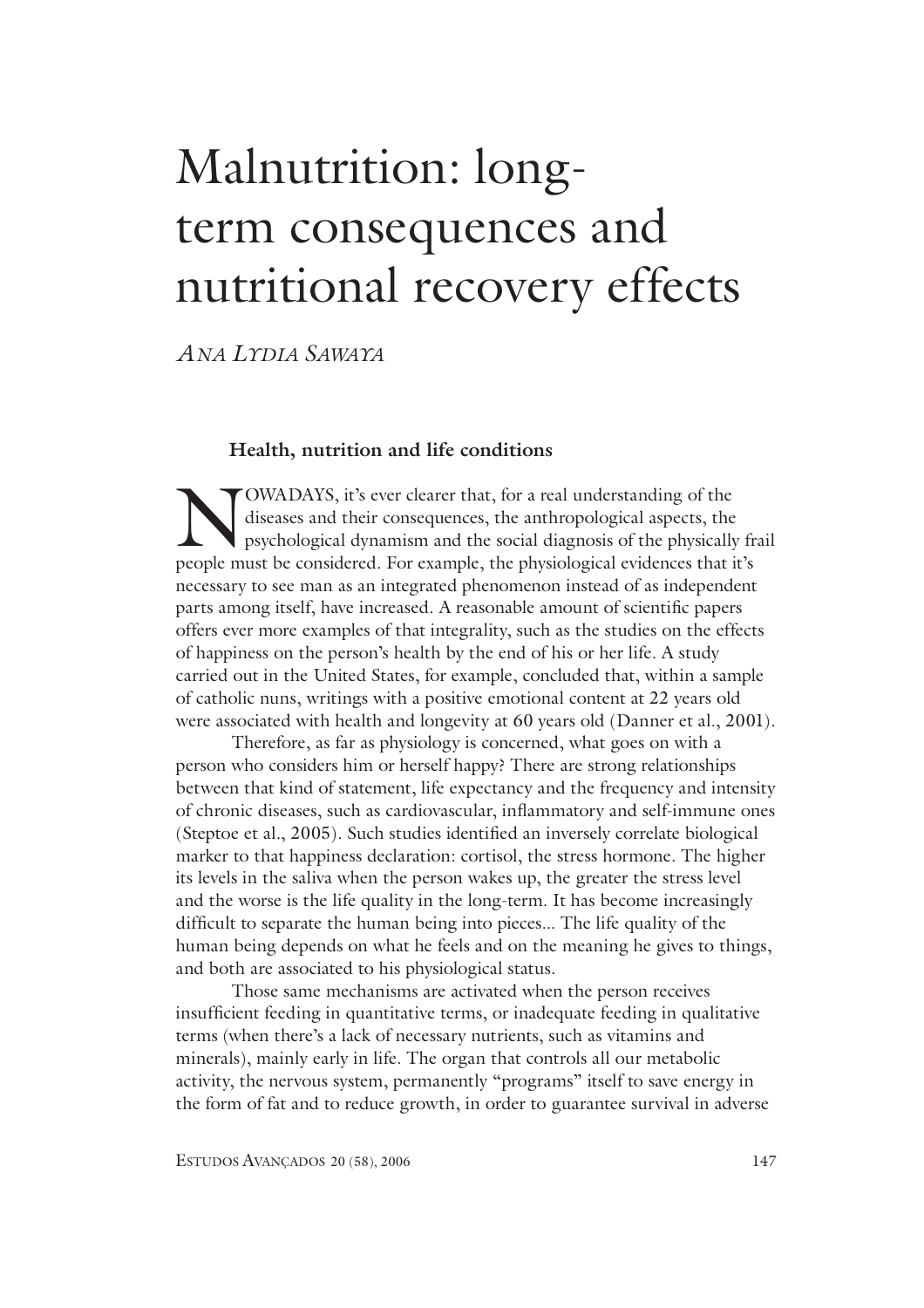conditions. One of the essential hormones for that is cortisol. That situation is called malnutrition, and the hormone that regulates it, along with others, is, for that reason, the stress hormone.

 The vicious circle made up of inadequate food intake/ diseases increase is also well-known: weight loss, deficient growth, low immunity, damage to the gastrointestinal mucous membrane, appetite loss, bad food absorption, important metabolic alterations. And we always come back to the stress hormone – high cortisol –, which will later play a very important role in the association of malnutrition with chronic diseases in the adult phase.





Malnutrition is responsible for 55% of children's deaths worldwide. It's associated with many other diseases and still today it's considered the most deadly disease for children under 5 years old.

Worldwide and also in Brazil, the prevailing type of malnutrition corresponds to stunting, which has been standing out as an indicator not only of malnutrition, but also of poverty, since it's currently known that the environmental factor is much more significant than the genetic one to determine the individual's final height.

 There are several causes for stunting: insufficient nutrition of the mother, intra-uterine malnutrition, lack of breastfeeding until the child is six months old, late introduction of complementary foods, inadequate quantity and quality of complementary foods, nutrient absorption impaired by infections and intestinal parasitic diseases.

Graph 1 shows the importance of height as an efficient and direct poverty marker. Here we have the average height of three adult populations over 18 years old: the population of a rural MST camp (Landless Rural Workers' Movement), a population of slum dwellers (Homeless) in Maceió, Alagoas, the Brazilian average for men and women and the American reference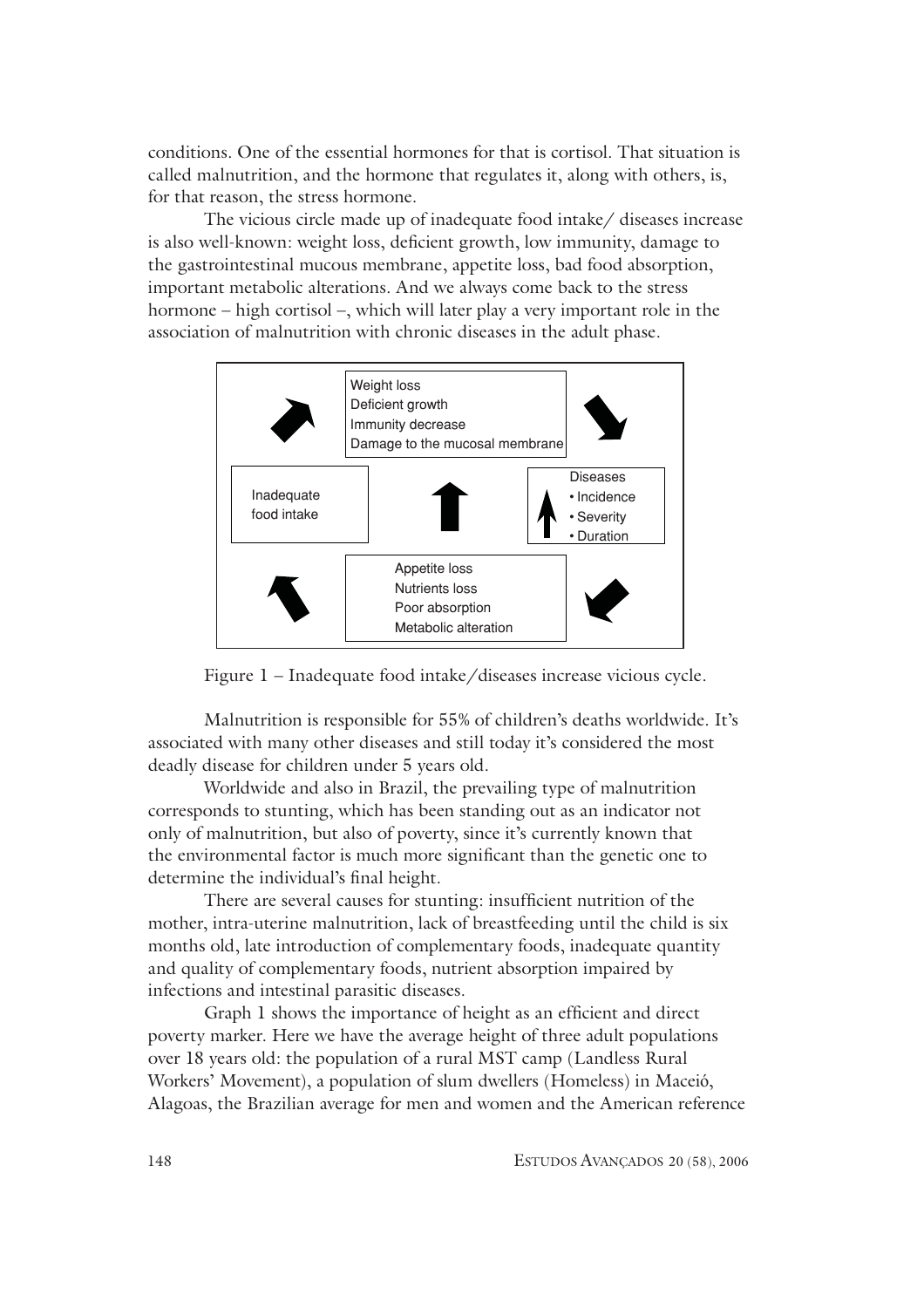population. The poorest group – and with the lowest average – is the landless one. Therefore, height is a great poverty indicator.



Graph 1 – Average height of the adult population (>18 years old).

It is estimated that, in São Paulo city, between 11% and 15% of the population live in slums. In Maceió, for example, 50% of the population lives under such conditions. The slum dwellers' annual growth rate has systematically been greater than the urban one. In São Paulo state, in the year 2000, that rate was 2.97%, while that of the city was 0.78 (Marques & Torres, 2005). According to data from the São Paulo City Hall, the city has 2,018 slums of a significant size, the greatest concentration of which is located in the Southern Zone, with 1,107 slums (ibidem).

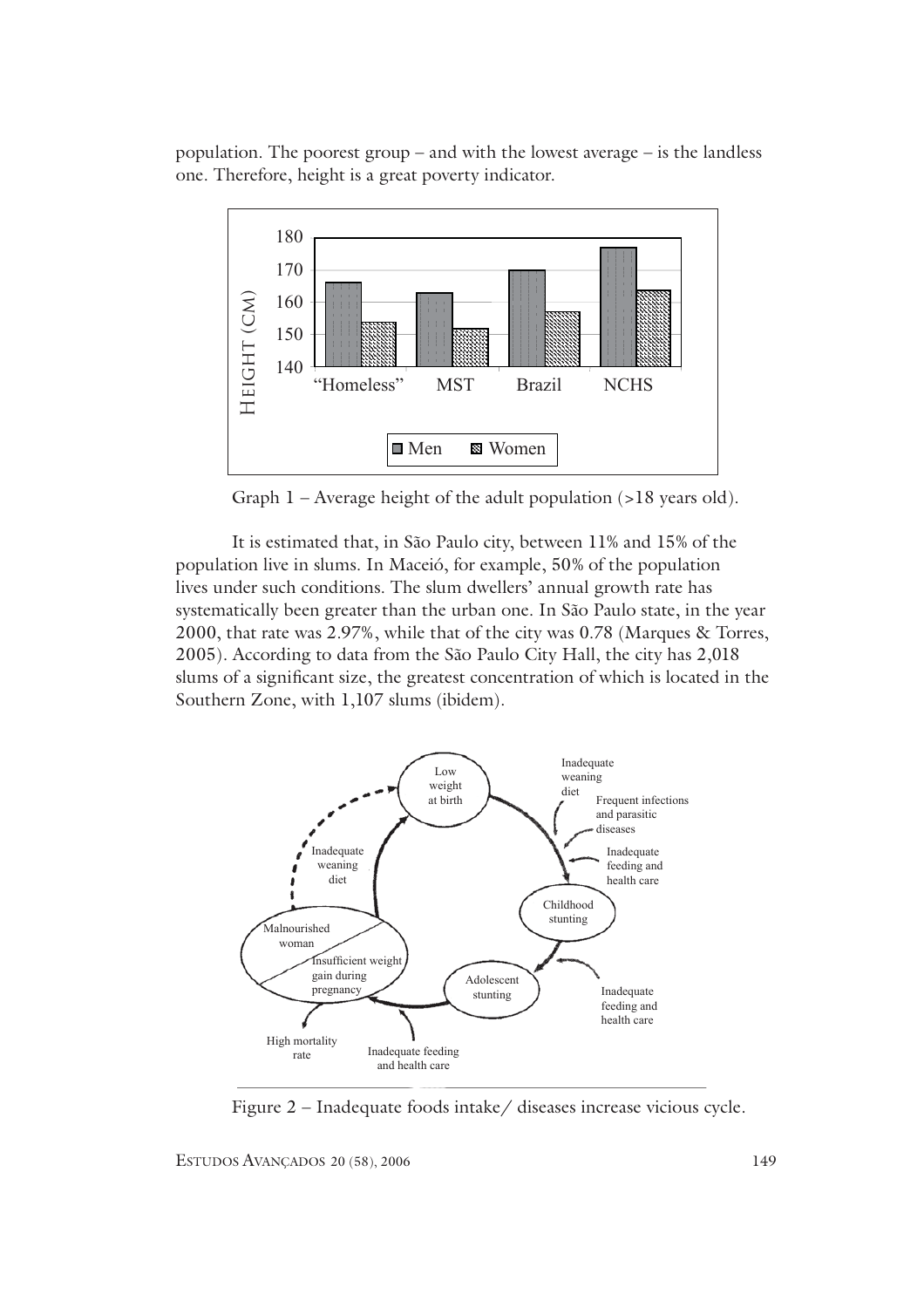Therefore, the unhealthy living conditions are the main cause of the inadequate foods intake cycle, which leads to a diseases increase: low weight at birth, inadequate weaning diet, frequent infections and inadequate feeding that lead to childhood stunting, as has been seen. If the inadequate feeding continues in the adolescence and in the adult phases, there will be insufficient weight gain during pregnancy and, for that reason, the child will be born underweight and already malnourished.

 Data of malnourished children treated at the Center for Recovery and Nutrition Education (CREN), in São Paulo (for further details, see Sawaya et al., 2003), show that over 70% of them are born with low or insufficient weight. The malnutrition scenario in the poor communities in São Paulo, mainly in the slums, already starts to be outlined before birth. Among those children there is also a strong presence of childhood diseases. In fact, those are the main factors that determine the severity of malnutrition.



Weight distribution at birth of the children treated at CREN (N=99)

Graph 2 – Weight distribution at birth, prevalence of diseases e anaemia in children treated at CREN.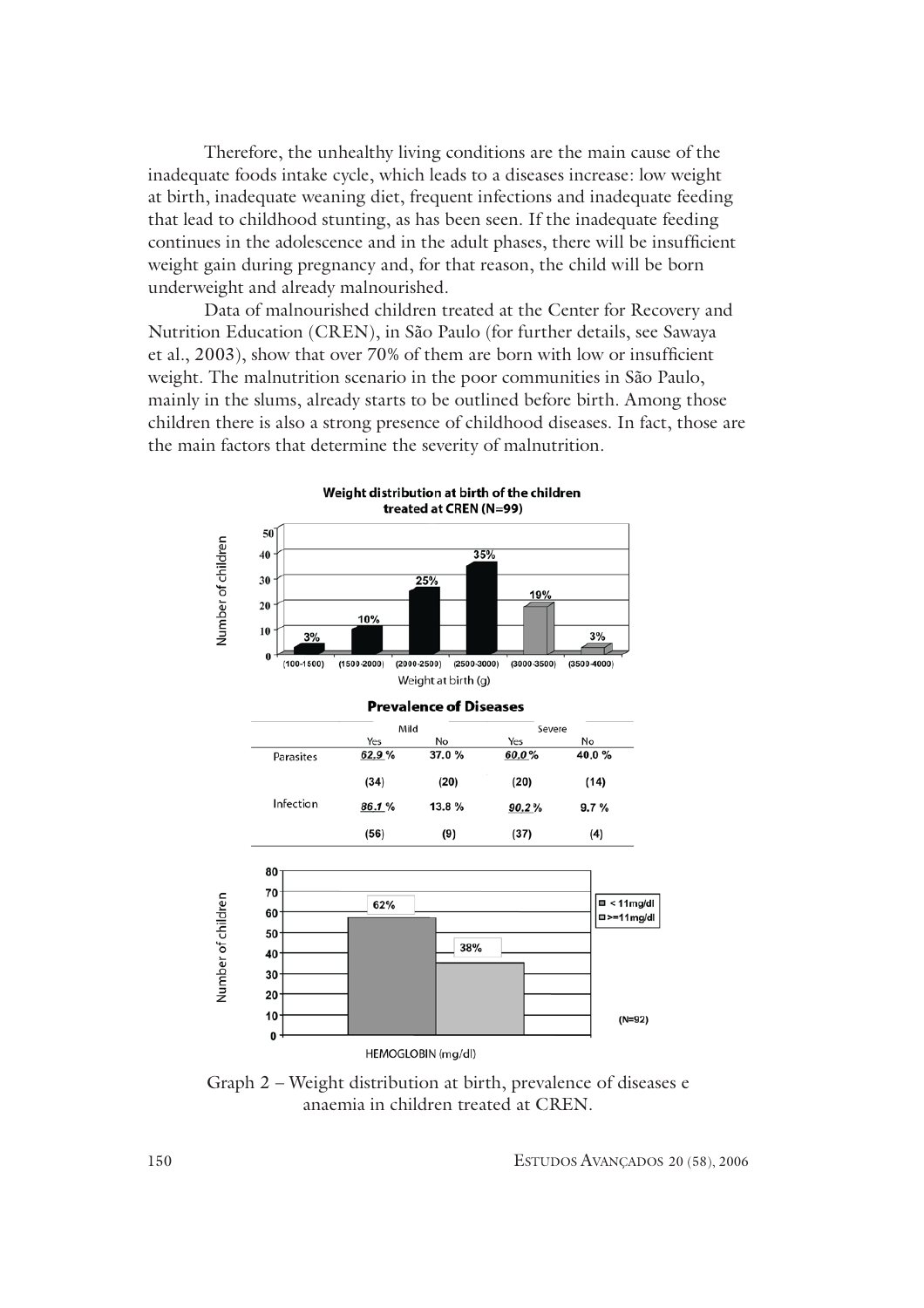Data from CREN shows that, among the moderately malnourished children being treated, about 80% had at least one infectious episode in the last month, and, among the severely malnourished ones, that prevalence raised to about 90%. Therefore, the difference refers mainly to the rate of infections. Besides, 60% of them had parasites. And another very common occurrence is anaemia, verified in 62% of them.

 Still concerning infections, it's important to point out that they are often very simple situations, which would have no big consequences in a normal child, but which can jeopardize not only weight gain but also height in malnourished children. That is confirmed by the work developed in CREN, where the recovering children stay all day (from 7h30 to 17h30), eat five balanced meals per day, receive adequate treatment for the infections, and where both them and their families have the necessary medical and psychological care. Even so, we verified that an otitis, a pharyngitis, or a flu jeopardize their growth. If they were at home, with no access to that kind of care, they would hardly overcome the curve (P10) below which a child is considered malnourished (Graph 3).



Graph 3 – Height distribution of a child treated at CREN.

### **What are the long-term consequences of malnutrition?**

We have previously shown (Sawaya et al., 2003) that children who have been malnourished and who have not recovered in terms of height present a greater respiratory quotient than those who have never been malnourished. That means that their organism is physiologically prone to accumulate body fat. A greater respiratory quotient means that the fat oxidation in the body is lower. Therefore, the child will grow less, will have a lower fat-free mass, will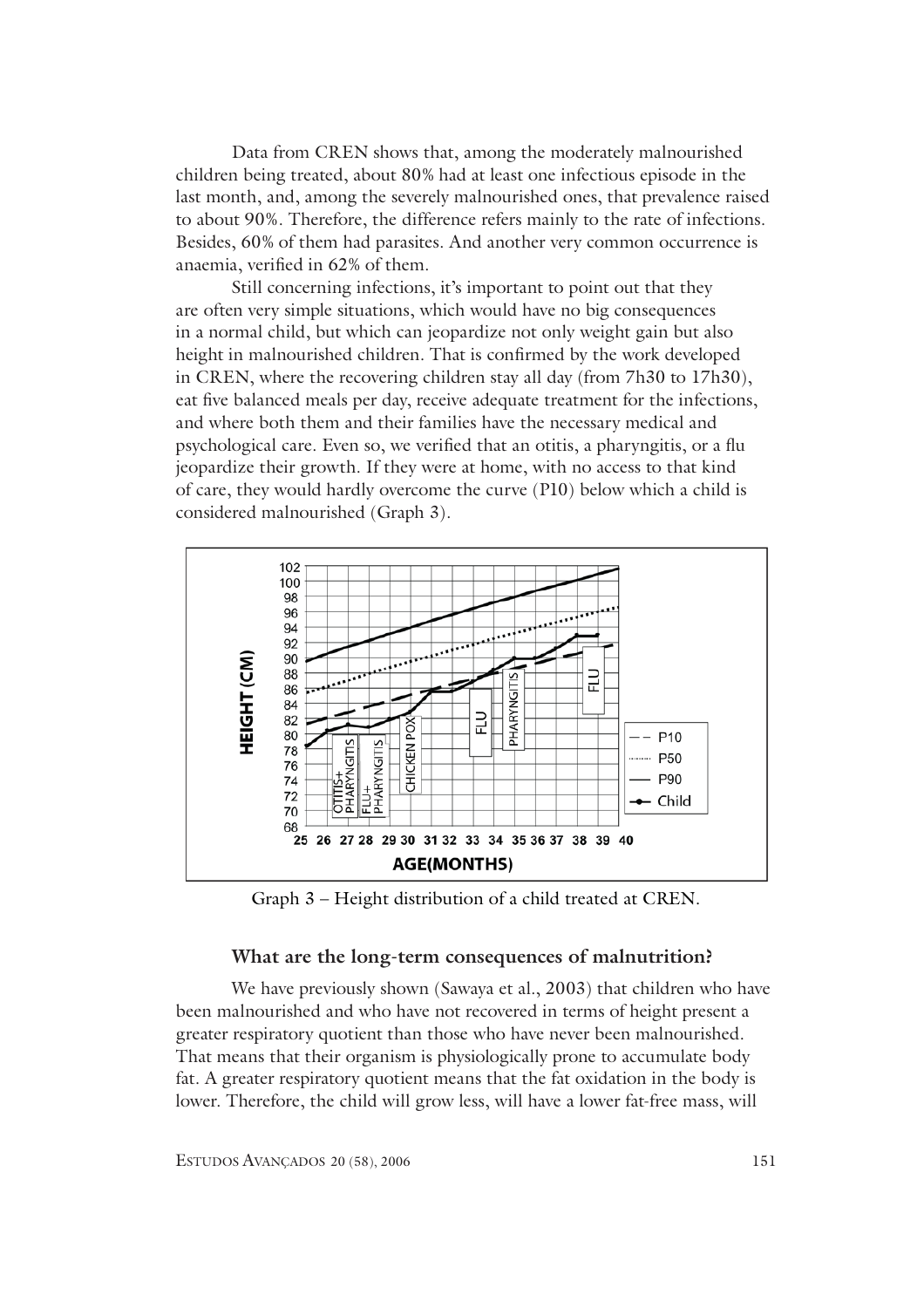have impaired bone growth, and will tend to use the energy ingested for fat accumulation. Such findings are also associated with a greater susceptibility to accumulate body fat when the malnourished children consume a diet richer in fats (Sawaya et al., 1998).

By comparing weight gain rate of stunted adolescent girls (D) to a control group (N), a longitudinal study (Graph 4) showed that the malnourished girls presented faster weight gain, at the expense of a reduction in energy expenditure. How do they do that if they're not eating well, and since malnutrition result necessarily from inadequate /insufficient feeding? By reducing the resting metabolic rate throughout the growth period. That reduction in energy expenditure to gain weight is associated to an increase of body fat, mainly in the waist region, where fat accumulation is most dangerous, since it is closely related to chronic diseases, such as diabetes and cardiovascular diseases in the adult life.



Graph 4 – Weight gain rate, resting energy expenditure and waist-to-hip ratio in female adolescents living in slums. Follow-up for 36 months. ANOVA:  $p<0.001$ .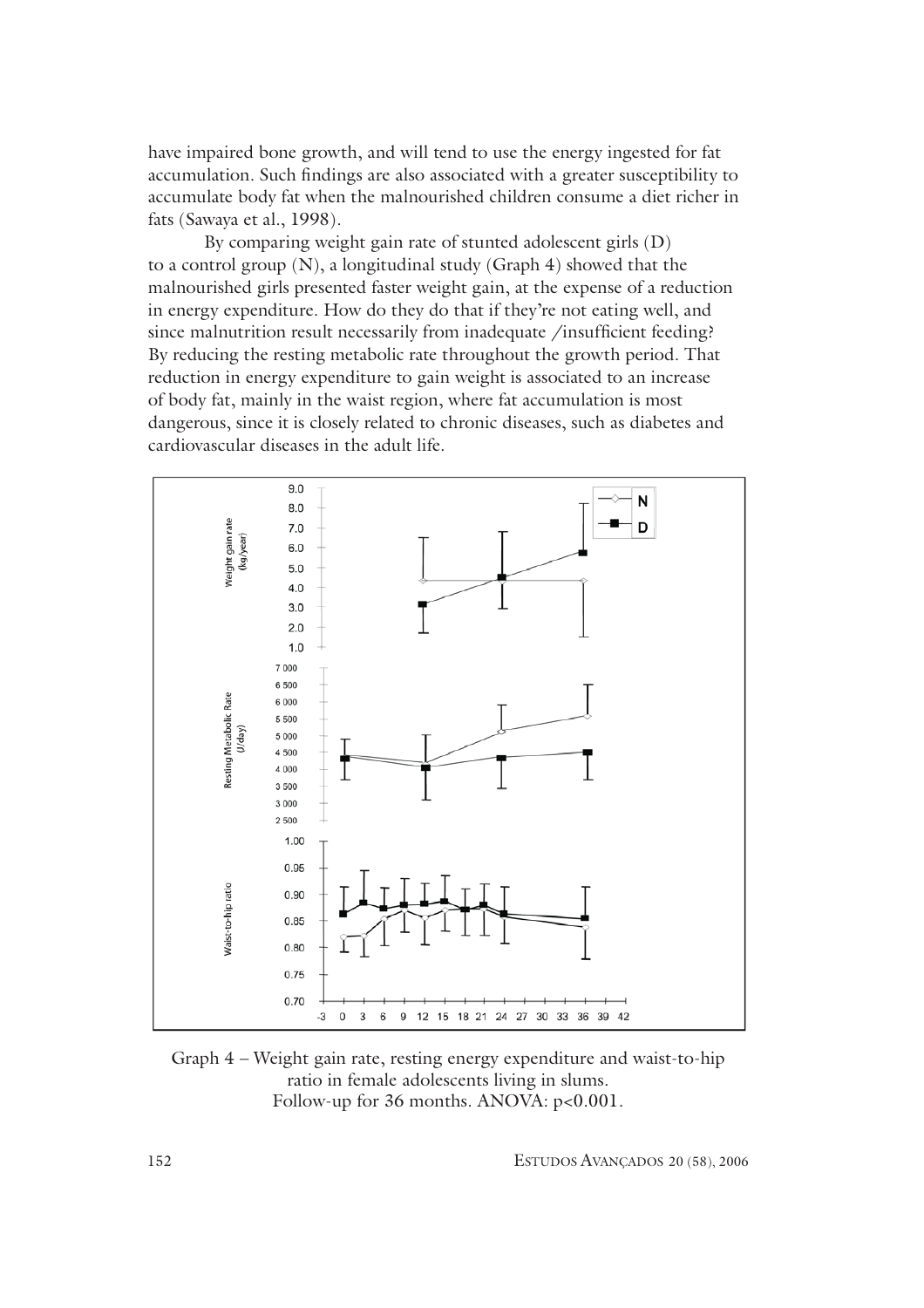In another study that compared stunted adolescents to controls without stunting, we observed a reduction in insulin production by the beta pancreas cells  $(HOMA \beta)$ , and as a response to that deficiency, a greater insulin sensitivity (HOMA S). Those alterations may lead to a pancreatic failure and to a greater risk of diabetes in the adult life (Table 1).

|                    | Control<br>$(n=30)$ | Stunted<br>$(n=20)$  |
|--------------------|---------------------|----------------------|
| Glucose $(nmol/l)$ | $4.45 \pm 0.34$     | $4.36 \pm 0.29$      |
| Insulin $(pmol/l)$ | $58.39 \pm 31.66$   | $32.08 \pm 15.51***$ |
| HOMA S (log)       | $1.97 \pm 0.23$     | $2.18 \pm 0.19***$   |
| HOMA $\beta$ (log) | $2.11 \pm 0.14$     | $1.97 \pm 0.11***$   |

Table 1 – Glucose and insulin levels, insulin resistance and ß cells function in stunted adolescents.

**Values expressed in average** ± **DP**

\*\*\* Significantly different from the control group, p<0.001

 Our studies also showed higher diastolic blood pressure levels (almost the entire sample studied was above the 50th percentile that is, above the majority of the reference population) in boys and girls living in slums, which indicated greater risk of hypertension and cardiovascular diseases in the adult life (Graph 5).

Combining all that information (Figure 3), we can then say that insufficient consumption during the growth period causes a stress in the organism, leading to an increase of the cortisol-to-insulin ratio. As we have seen, malnutrition is a powerful stress stimulator and causes an increase in the cortisol levels and its catabolic action. Besides, food deficiency reduces the anabolic action of tissue synthesis that depends on insulin. That hormonal balance leads to the reduction of the hormone responsible for growth, insulinlike growth factor-1(IGF-1). Studies in laboratory animals have shown that those hormonal alterations cause vascular (reduction of the vessel elasticity) and renal (reduction of the number of nephrons) alterations, which might also be going on in malnourished children and be the cause of the alterations verified in blood pressure and in the pancreas.

 The high cortisol-to-insulin ratio and low IGF-1 also reduces muscle mass gain and linear growth, besides increasing the waist-to-hip ratio and reducing body fat oxidation, as we have seen. If the child in that life condition starts to ingest a modern diet and presents physical inactivity, an excessive in fat gain increase will take place, which can result in an association between stunting, obesity, hypertension and diabetes. Increasing data in the literature have shown evidences of that association in the adult population (Rosmond, 2002; Florêncio et al., 2004).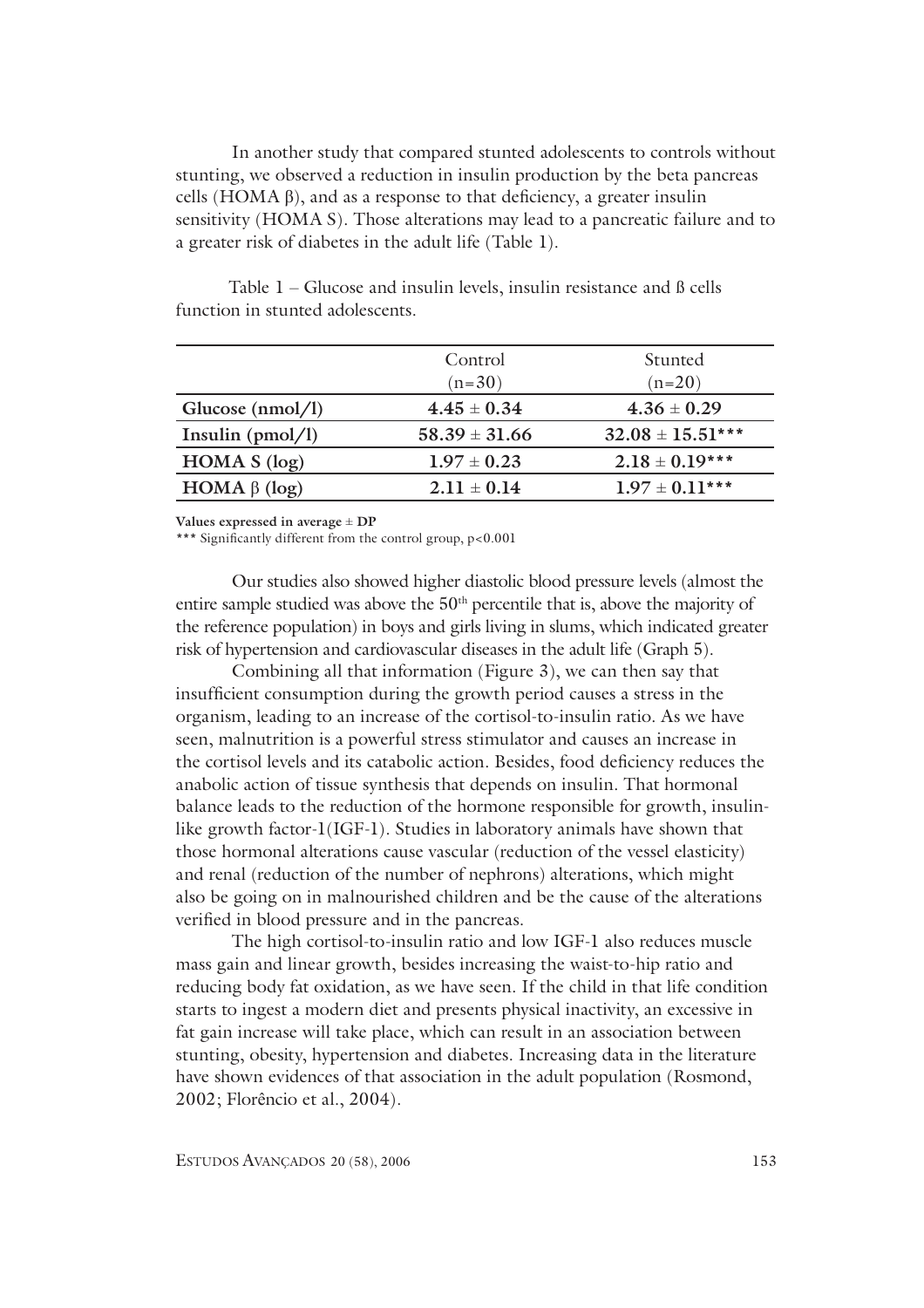

Graph 5 – Diastolic blood pressure of adolescents living in slums.

## **What happens after nutritional recovery?**

If there's an adequate malnutrition treatment in hospital-day, the most severely malnourished children recover faster, their growth curve speed up. Their physiological growth potential registers that they must "hurry up" and recover their height. In fact, at CREN, children recover height faster than weight. We have been verifying recovery of about one standard deviation among the most severely malnourished per year. Another important data is that the children with low weight at birth often recover even better than the others. The organism is potentially prepared to recover what was lost in the beginning of life, in intra-uterine malnutrition. Graphs 6 and 7 show the average recovery standard verified.

Recently, when we studied the children who recovered from malnutrition and were discharged from CREN, we observed normal body composition, unlike what was verified in the malnourished children never treated and who remained stunted throughout their childhood and until their adolescence. Among the recovered girls, the lean mass and the body fat mass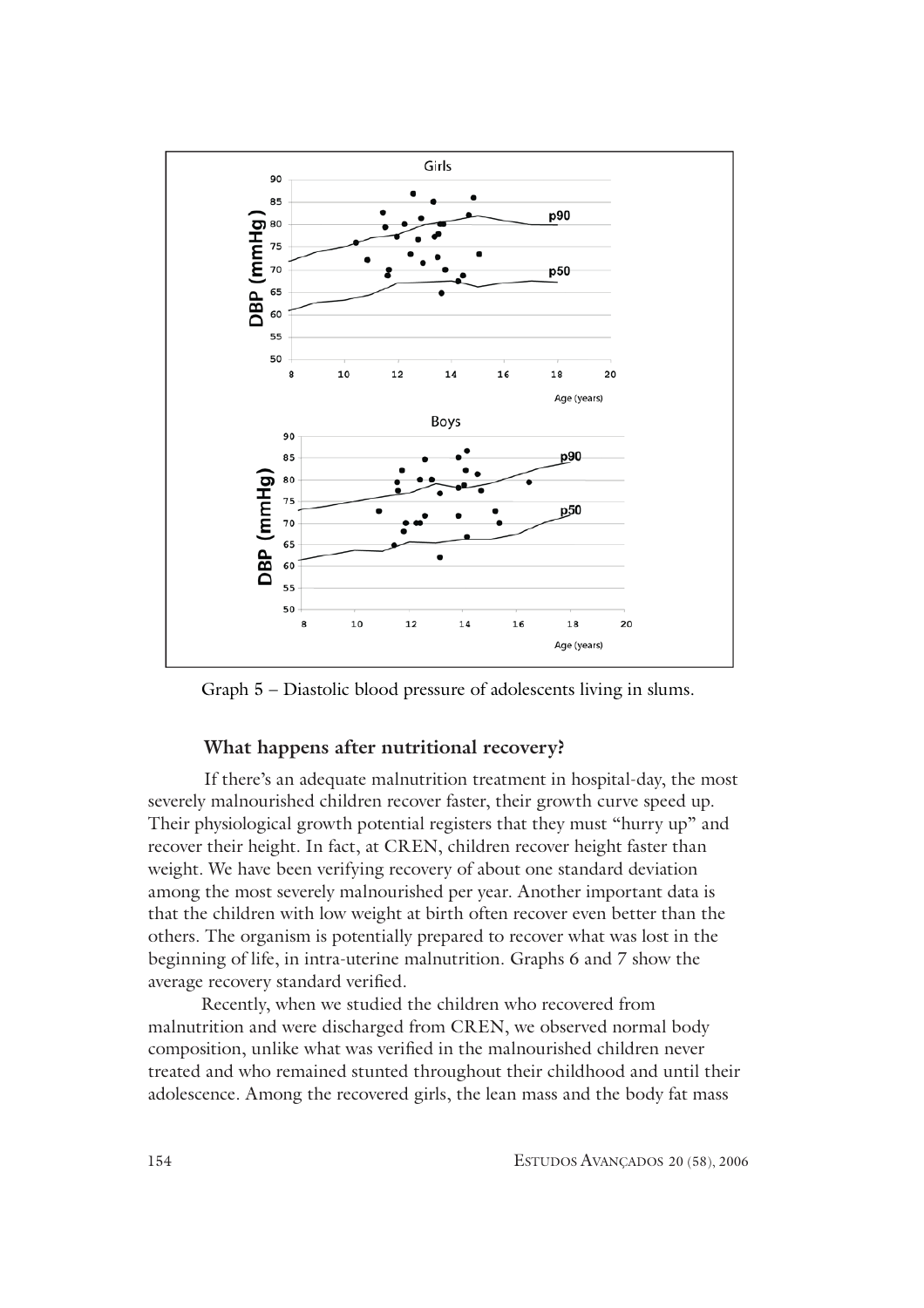were similar to what was observed in the control group, made up of children who had never been malnourished. Bone mineral density had also recovered and become normal. Among the boys, body composition was normal, even though their values were lower to those of the control group children. Bone mineral density had also become normal (Neves et al., 2006).



Figure 3 – Association between stunting, obesity, hypertension and diabetes.



Graph 6 – Height recovery of malnourished children treated at CREN.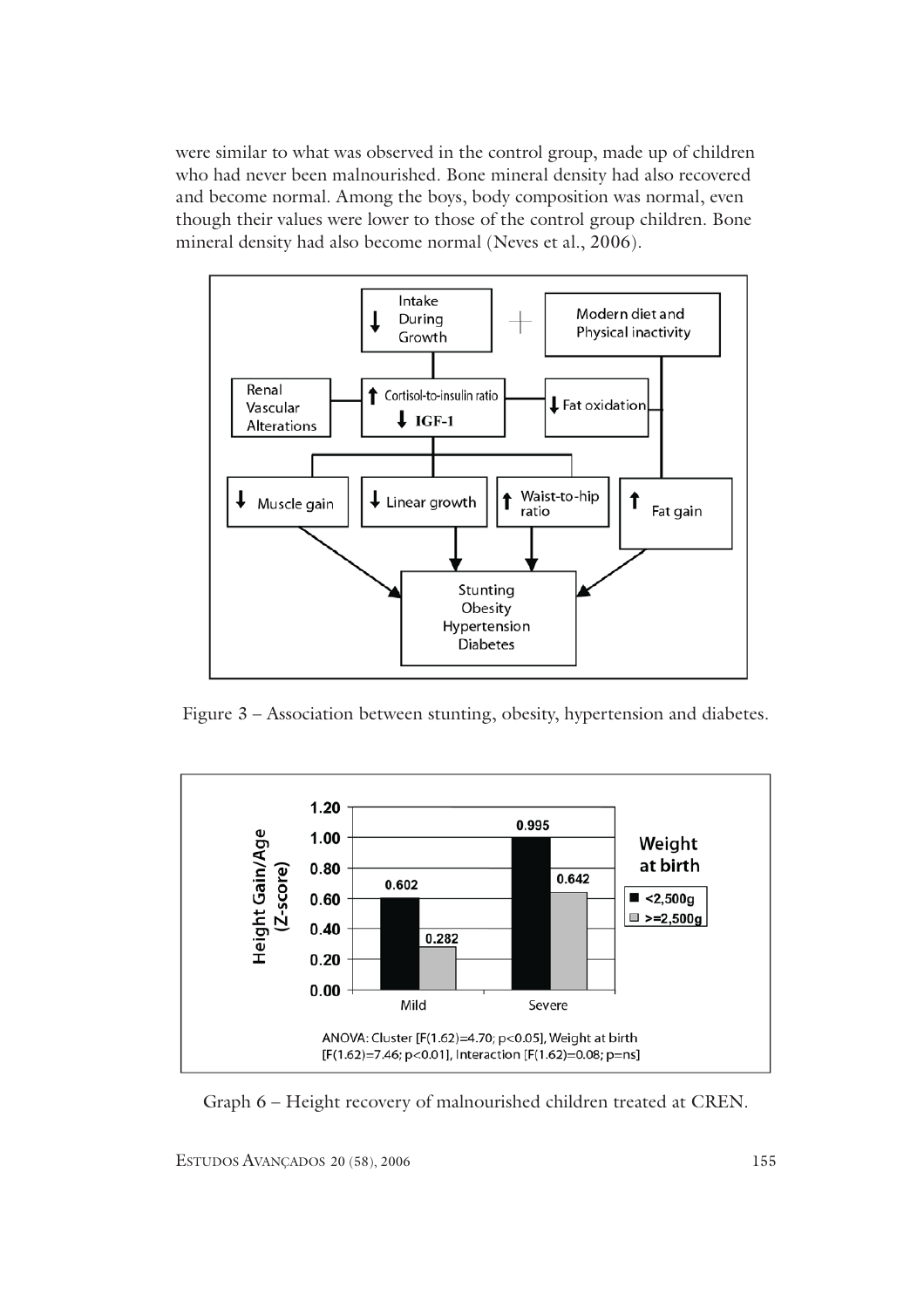

Graph 7 – Height and weight recovery of malnourished children treated at CREN.

 Those results are very important, since they show that height recovery fosters a normalization of the body composition, it avoids fat accumulation described above and, therefore, it reduces the risk of chronic diseases in the adult life for previously malnourished children.

 Our proposition to face malnutrition in Brazil is organized in three great directions. The first one has to do with the qualification and education to face malnutrition, with investment in the practitioners and social actors who already work in governmental and private bodies – communication media, outpatient clinics, nurseries, infantile education centers, schools, etc. It's in those environments that one must act to make nutritional education effective. Second, it's necessary to create education and nutritional recovery reference centers, preferably tied to local universities, to foster courses of professional qualification and of community leadership, centralization and data analysis and evaluation of intervention programs (which has been very irregular in Brazil). Those centers would also have specialized outpatient clinics, with an inter-consultation system (including doctors and nutritionists). With that kind of experience we have verified much better results in a short period of time, and with a good cost-benefit relation. Third, it's also necessary to create day-hospitals to treat malnutrition, funded by SUS, a structure similar to the nurseries or to the pre-school and multidisciplinary attendance made by pediatricians, nutritionists, psychologists and social workers. Those teams could attend more than one health unit (Sawaya et al., 2003).

 The origin of those propositions is the work performed at CREN. We have verified that a single structure can develop a new culture to face malnutrition in the area where it acts. CREN, located in Vila Mariana neighborhood, in São Paulo, attends directly more than 1,300 children per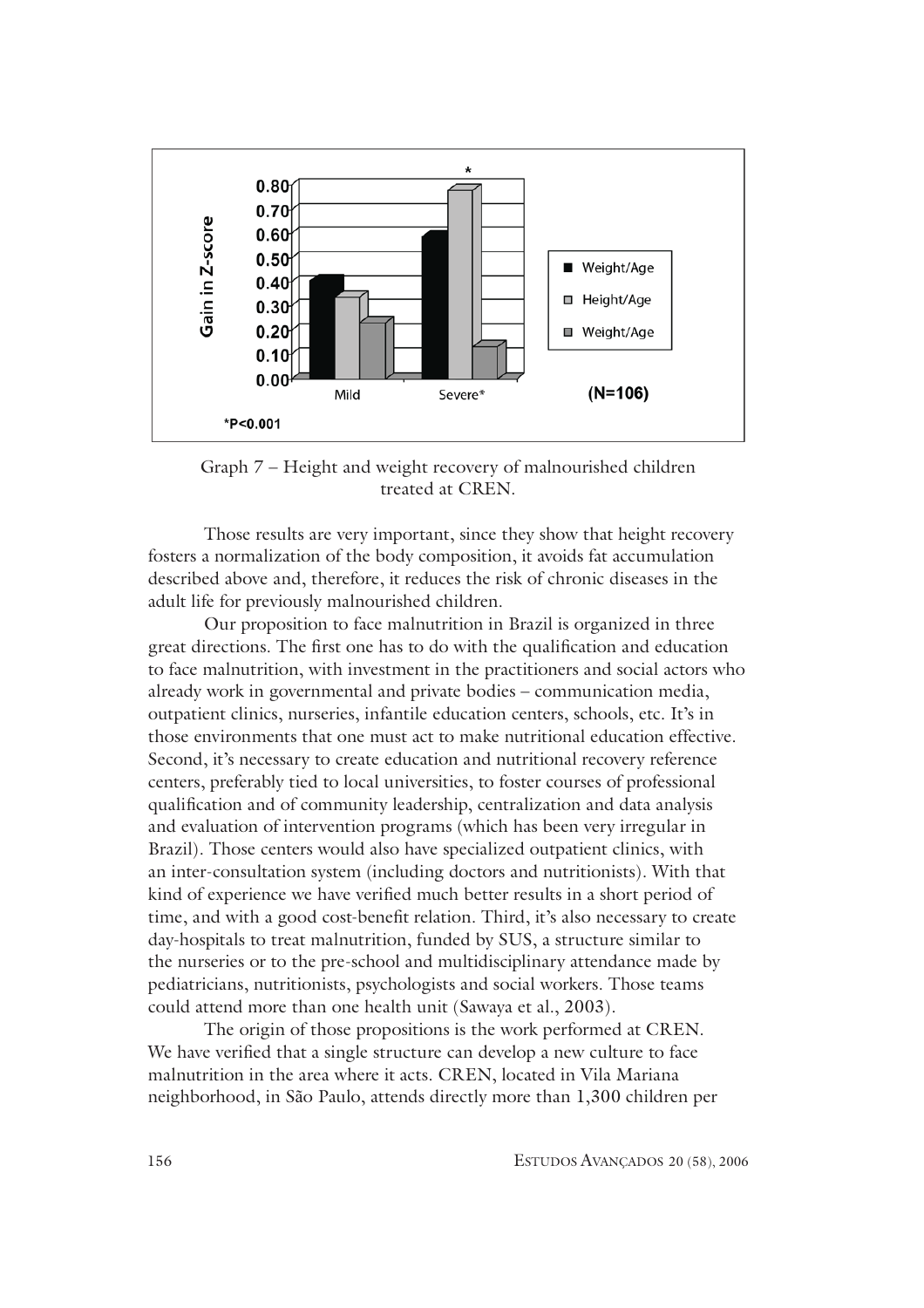year, and one of the most important aspects of the project is the qualification of practitioners – for example, for family health programs. With a single center it was possible to give malnutrition a focused approach, at a feasible cost and in a much more effective manner than if it had to do with a structure not clearly identified with the feeding and nutrition problems.

Professor José Eduardo Dutra de Oliveira, who is a member of the Study Group on Nutrition and Poverty of IEA, likes to say: "We must *undoctorize* the problem of feeding and nutrition, and we must give it a specific dignity". The cost-benefit relation will become much more advantageous.



*At CREN, all the nutritional education is made through practical activities, of culinary practices and food manipulation workshops, with the children and their parents. The vital signs are measured daily in the children treated in hospital-day. It's essential to act quickly to avoid the energy expenditure caused by the infections. Otherwise, the child takes two, three, sometimes even four months to recover the lost weight, which can also jeopardize the height growth.*

### **Bibliography**

DANNER, D. D. et al. Positive emotions in early life and longevity: findings from the nun study. *Journal of Personality and Social Psychology*, v.80, p.804-13, 2001.